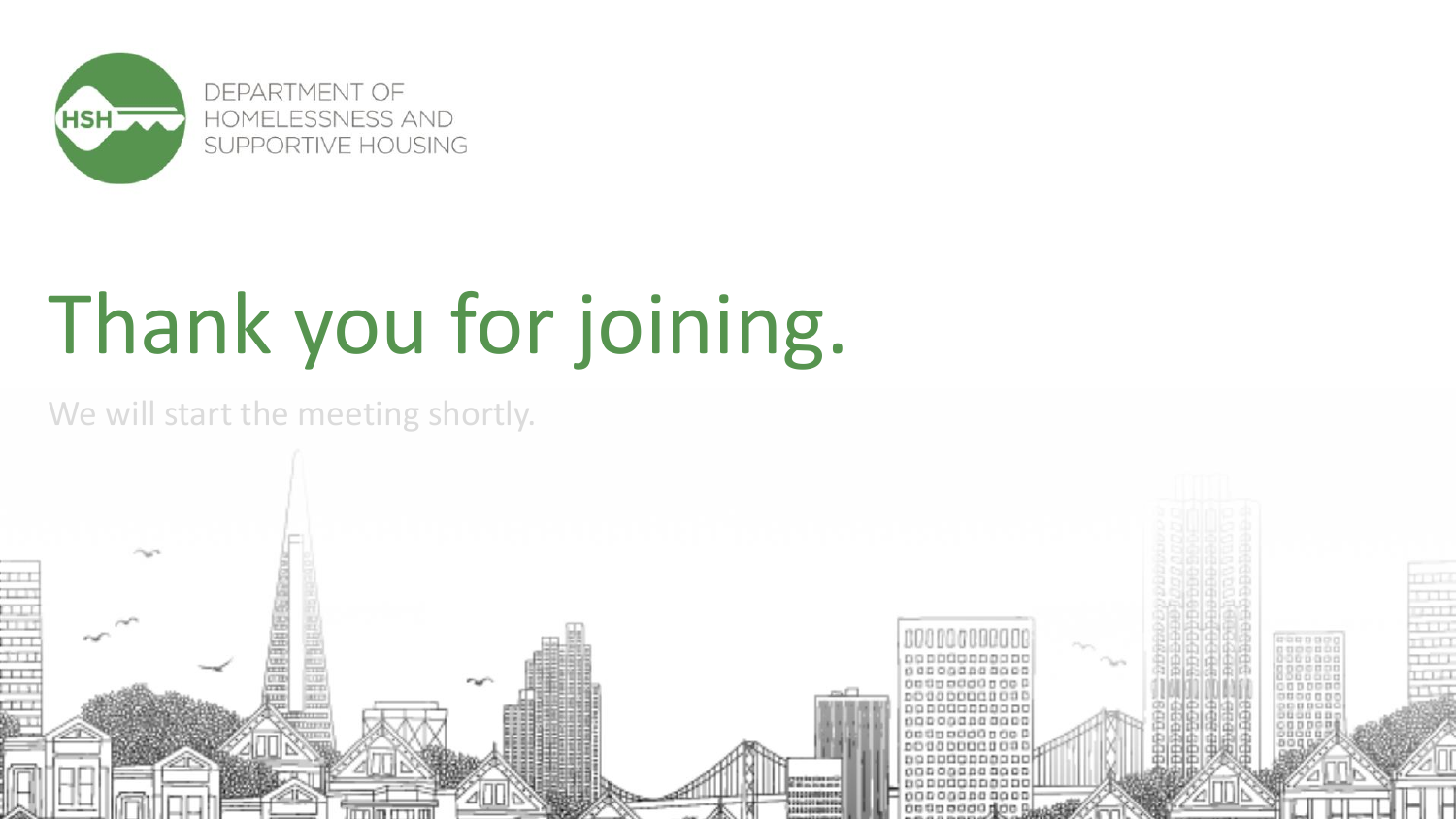### SELECT LANGUAGE CHANNEL



### **ENGLISH SPANISH**

- 1. In your meeting/webinar controls, click **Interpretation.**
- **2. Select the language** that you would like to hear: English.

#### **[Windows | macOS](https://support.zoom.us/hc/en-us/articles/360034919791-Language-interpretation-in-meetings-and-webinars#collapsePC)**

#### **1** Interpretation Off **1**  $\times$  EN English CH Chinese **TELESCO 2 FR** French GE German

**3**

Mute Original Audio

**EN** English

#### **[Android | iOS](https://support.zoom.us/hc/en-us/articles/360034919791-Language-interpretation-in-meetings-and-webinars#collapseiOS)**



- 1. En los controles de la reunión o el seminario web, haga clic en **Interpretación**.
- 2. Haga clic en el **idioma** que desee escuchar: español (Spanish).
- 3. (Opcional) Para escuchar solo el idioma interpretado, haga clic en **Silenciar audio original.**

#### **CHINESE**

- 1. 在會議/網路研討會控制項中, 按一下口譯  $\circ$
- 2. 按一下您想要聽的語言:中文 (Chinese)。

3. (非必要步驟) 若只想聽口譯內容, 請按一下關閉原始音頻。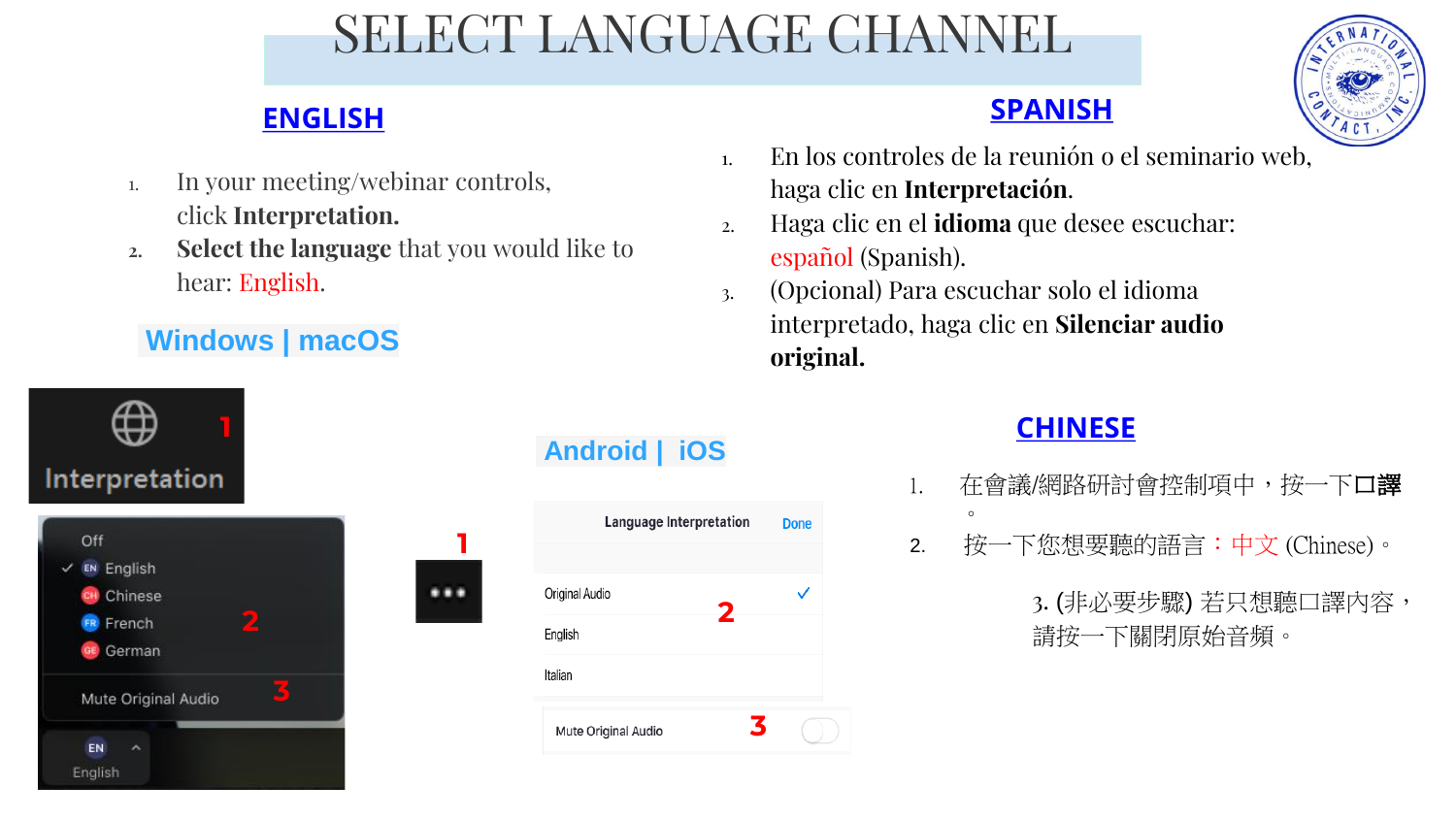### SELECT LANGUAGE CHANNEL

#### **ENGLISH TAGALOG/FILIPINO**



- 1. In your meeting/webinar controls, click **Interpretation.**
- **2. Select the language** that you would like to hear: English.

### **[Windows | macOS](https://support.zoom.us/hc/en-us/articles/360034919791-Language-interpretation-in-meetings-and-webinars#collapsePC)**

- 1. Sa inyong mga kontrol para sa meeting/webinar, i-click ang **Interpretation**.
- **2. Select the language** na gusto ninyong marinig: **Tagalog**
- 3. (Opsyonal) Kung gusto ninyo na Tagalog interpretation lang ang marinig, mag-click sa **Mute original audio**.



#### **[Android | iOS](https://support.zoom.us/hc/en-us/articles/360034919791-Language-interpretation-in-meetings-and-webinars#collapseiOS)**

**2**

**3**

**Done**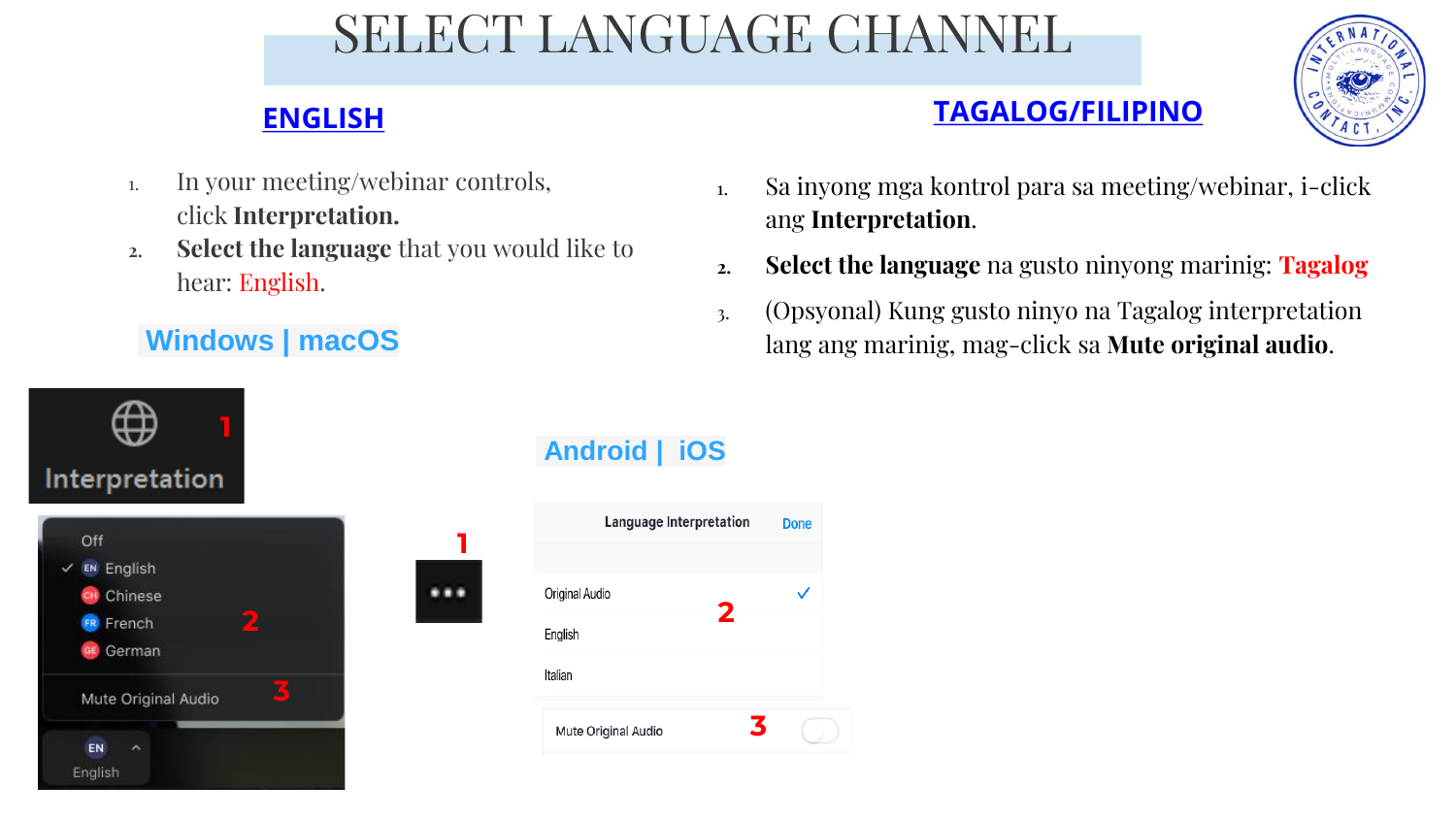

# Supportive Housing at 5630 Mission Street

Community Meeting May 26, 2022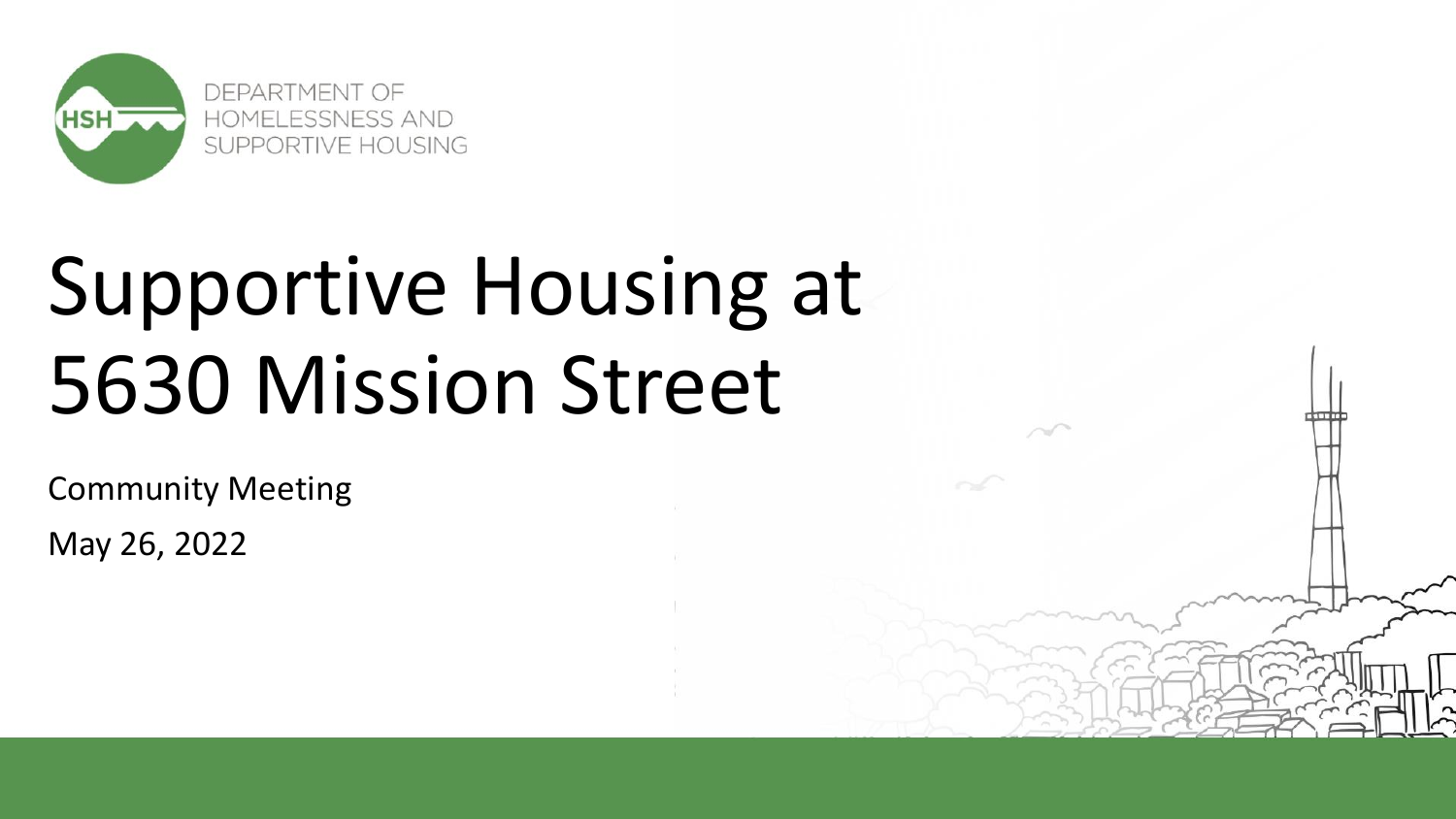### **Meeting Overview**

#### **Meeting Overview**

- Welcoming remarks
- Updates from the City
- Introduction to property management, services and construction management partners
- Questions and discussion

#### **Housekeeping**

- Automated close captions available
- Directly chat HSHExternalAffairs or Denny Machuca-Grebe with tech questions

#### **Questions & Discussion**

- Raise your hand using the "Raise Hand" feature at any point in the meeting.
- City staff will call your name and unmute you when it is your turn.
- Public comment and questions
- If you want to give written comment, email:
- [HSHexternalaffairs@sfgov.org](mailto:HSHexternalaffairs@sfgov.org)

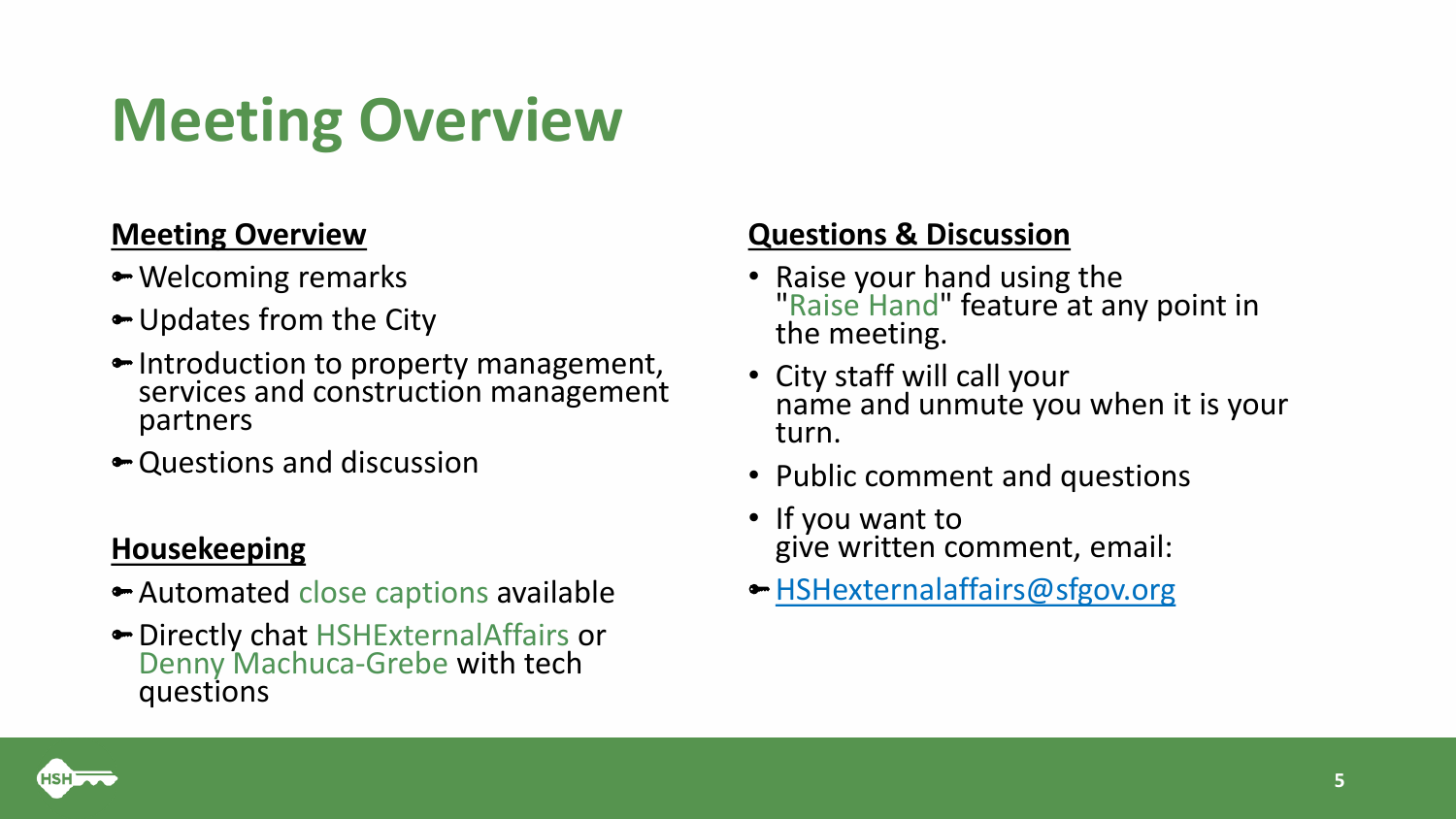## **Background**

- San Francisco and the Bay Area are in the middle of a housing affordability crisis.
- Approximately 8,000 people are unhoused in San Francisco.
- Every day, the City provides housing and shelter to over 14,000 people.
- The pandemic reinforced that housing is both health care and the solution to homelessness.
- ← Confluence of state and local resources that make building acquisition a viable option to expand permanent housing.
- Over 1,000 TAY (18–24-year-olds) experiencing homelessness in SF. With 83% living unsheltered.

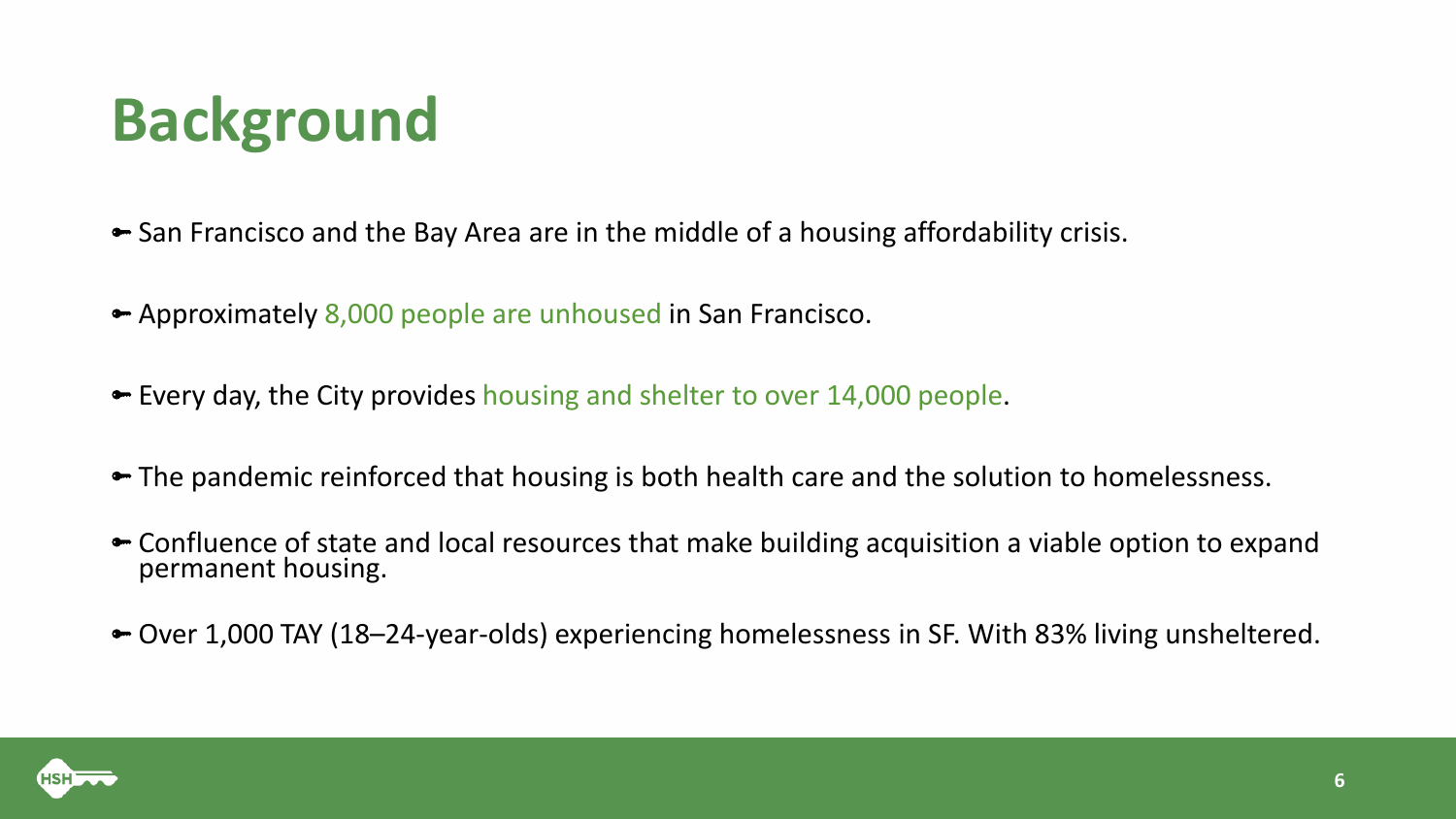### **TAY Homelessness in SF**

• On any given night in San Francisco, there are more than 1,000 young people without a home.

Youth homelessness is deeply rooted in racism, homophobia, and transphobia.

• Solving youth homelessness means having the prevention services, shelter and long-term housing that meet the unique of unhoused young people.

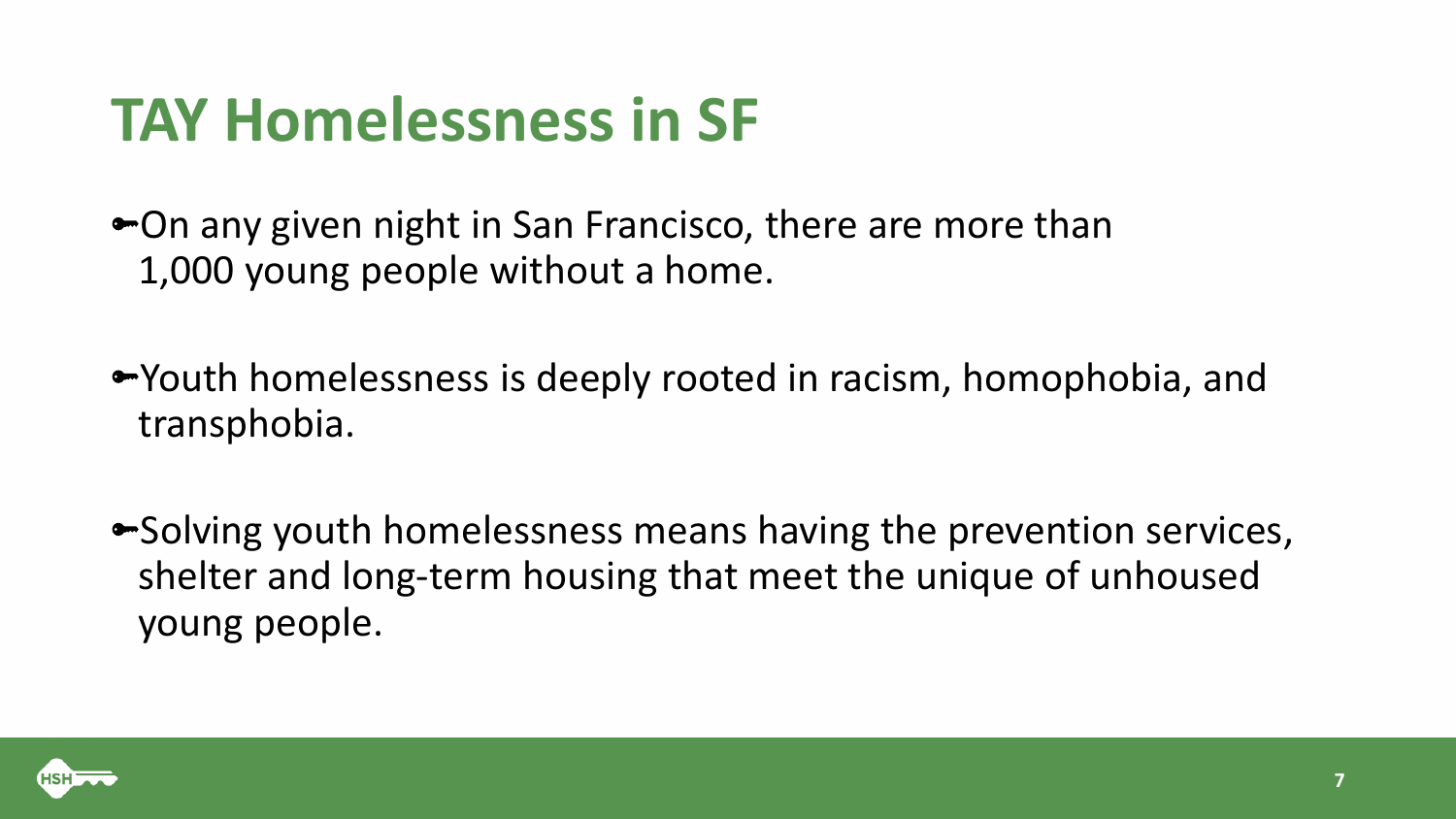## **Supportive Housing**

- Affordable housing with onsite supportive services. Tenants have their own units and their own leases.
- $\blacktriangleright$  The City currently funds  $\sim$ 10,000 units of PSH for families, TAY and adults.
- Nonprofit partners provide property management, social services and cultivate a safe and uplifting environment for tenants and neighbors.
- All referrals are managed through the City's Coordinated Entry system.
- PSH is extremely effective at stabilizing the lives of its tenants. PSH tenants have less than a 2% eviction rate.

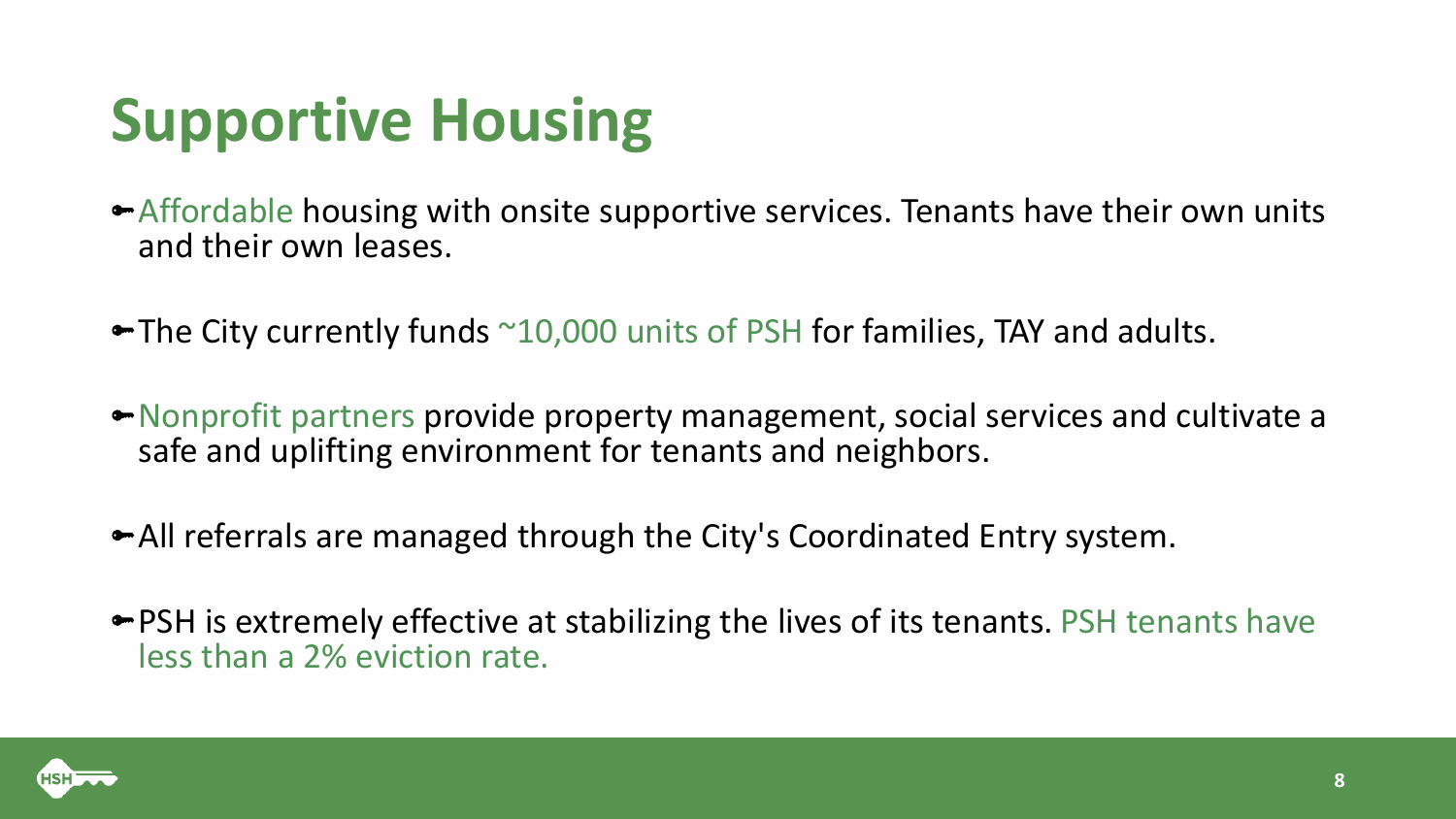### **TAY Housing**

- The nonprofit team will provide support services and property management
- A nonprofit partner will provide time-limited real estate development management to support the occupied rehab process.
- Services focus on housing stability, health, wellbeing, employment & education.

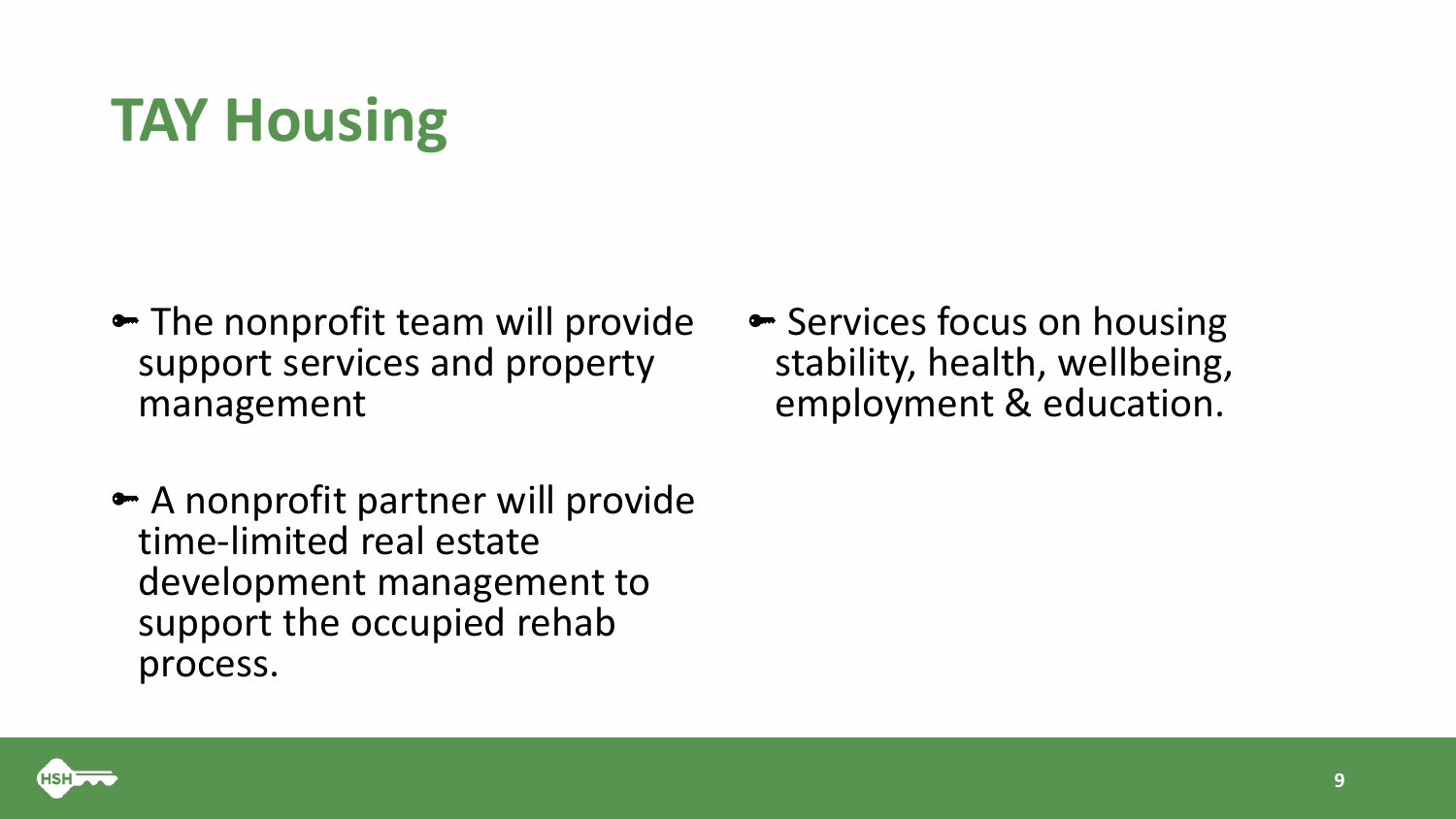### **5630 Mission Street**

- 52 units were approved in Fall 2021
- City Closed on the purchase on May 12, 2022
- Amenities:
	- Private bathrooms
	- Kitchenettes in some units
	- Large parcel
	- Close to public transit
- Geographic diversity



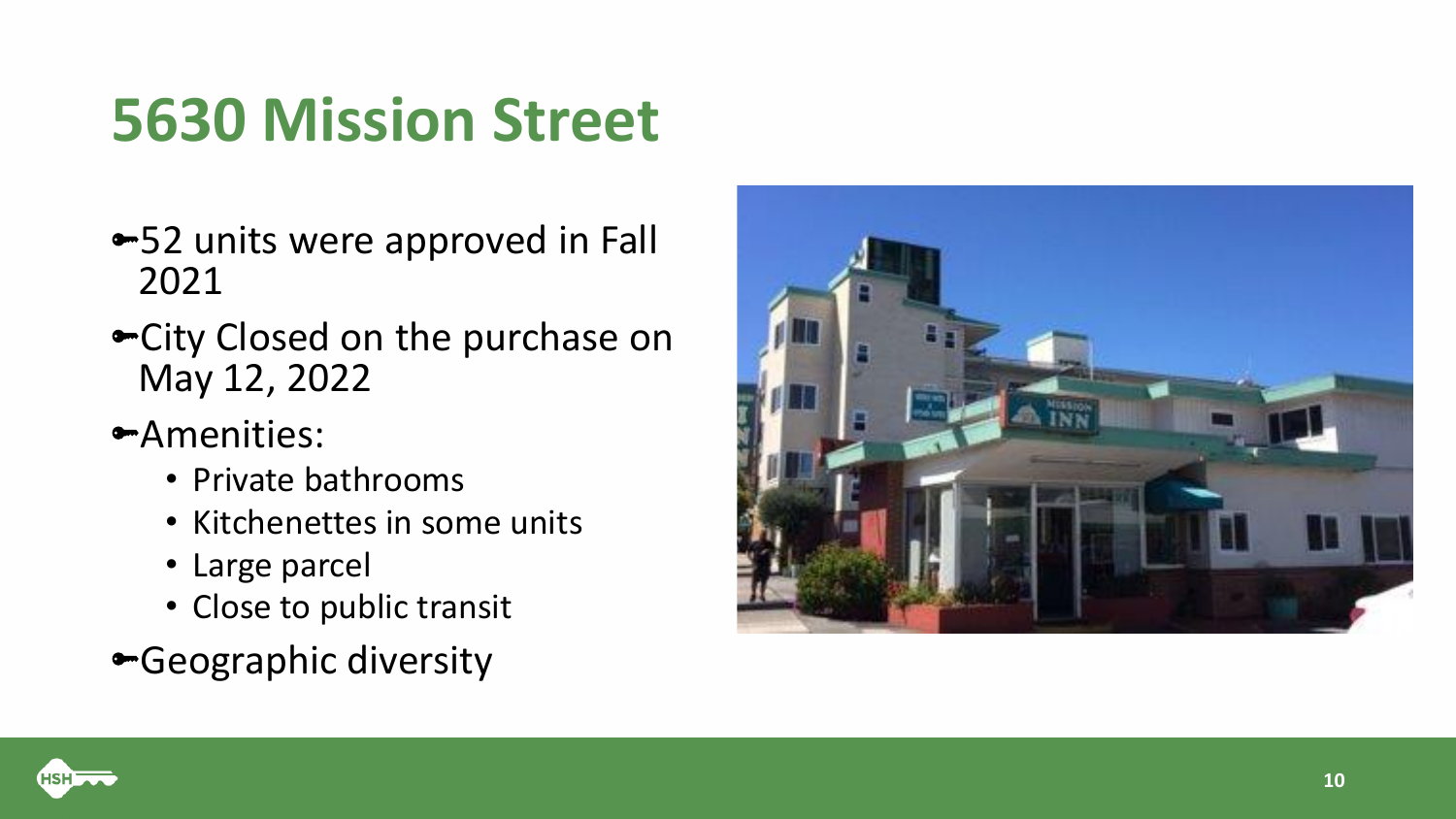### **Selected Operations and Service Team**

A nonprofit empowering young people to move beyond homelessness.

Nurtures individual wellness and cultivates collective power among low-income and immigrant communities to create a more just society.

A nonprofit, community-based organization which creates and preserves high-quality affordable housing for residents of low and moderate incomes in the Mission District and San Francisco.







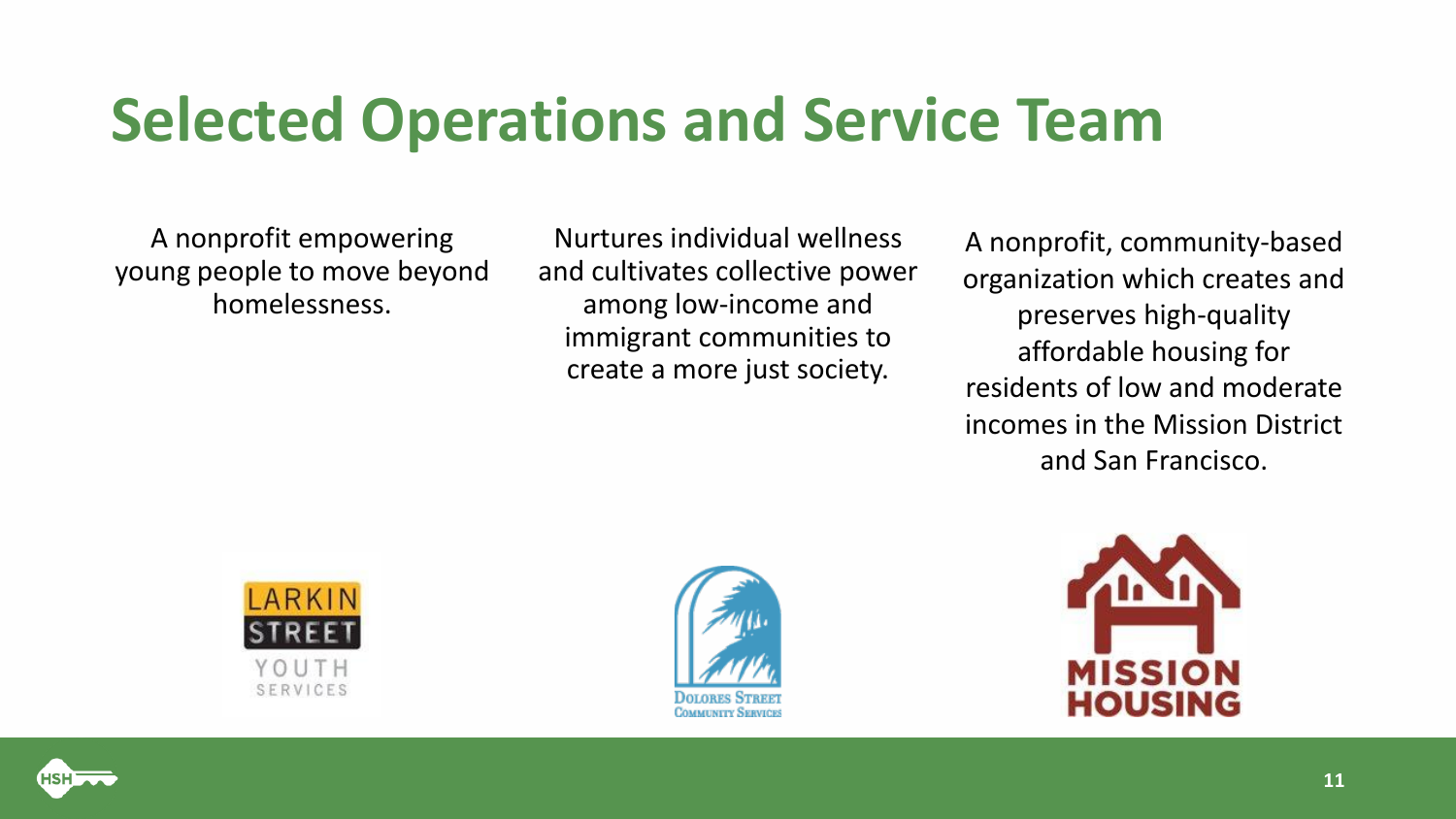### **Larkin Street Youth Services**



- Will provide the services for this site.
- Larkin Street Youth Services is a nonprofit empowering young people to move beyond homelessness.
- Founded in 1984 and helped over 75,000 young adults in San Francisco by providing a continuum of healthcare, housing, employment, and education services.
- San Francisco's largest nonprofit provider for young people experiencing homelessness supported by private donors including foundations, corporations, and individuals, as well as government funding.

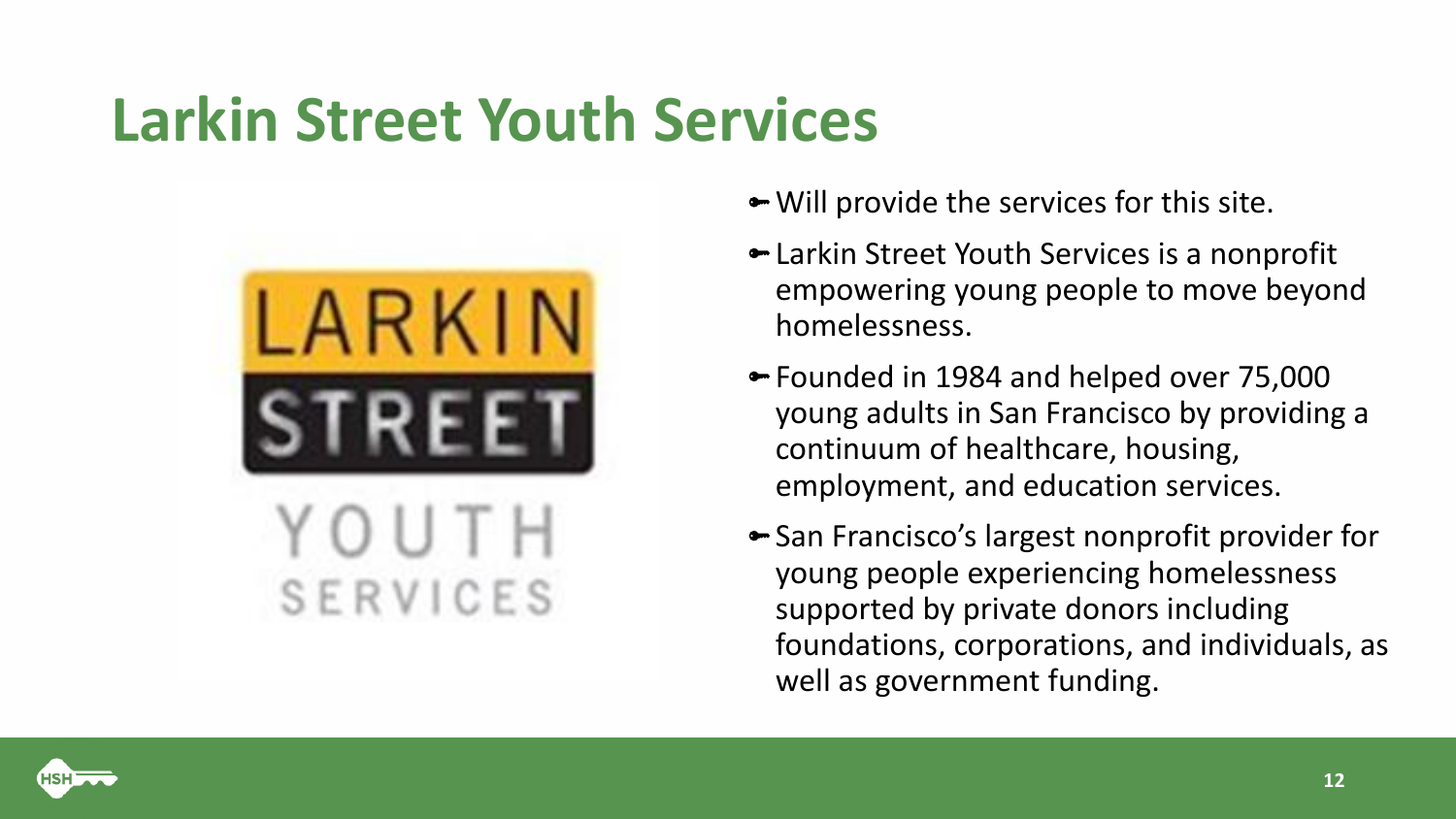### **Dolores Street Community Services**

- Serve as the site operator and property manager.
- Dignity, Resilience, Solidarity, Inclusivity, and Redistributed Power
- Works on a wide range of issues—from homelessness to housing to immigration to employment.



**DOLORES STREET MMINITY SERVICES** 

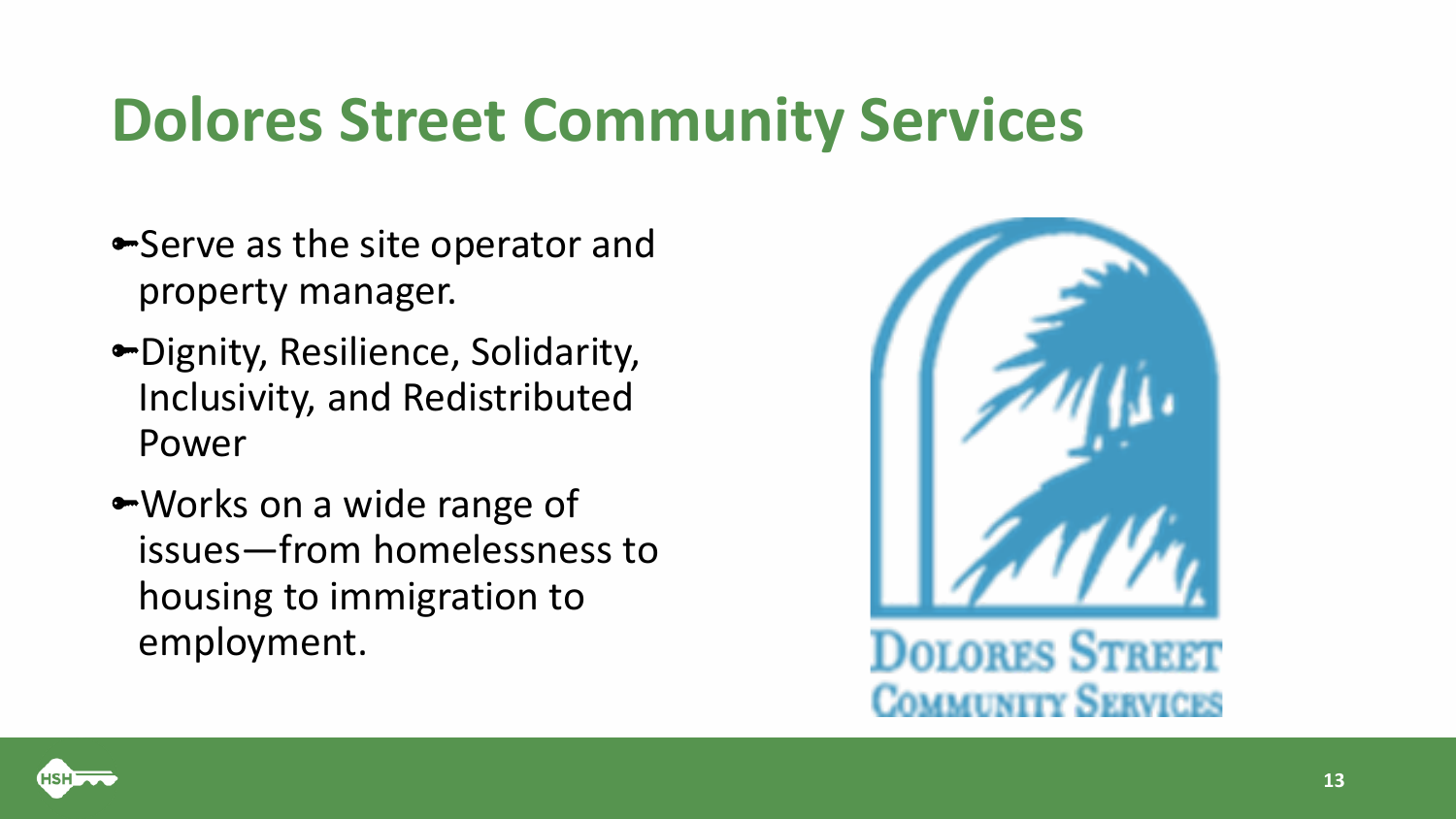### **Larkin Street Youth Services**



- $\blacktriangleright$  A nonprofit, community-based organization which creates and preserves high-quality affordable housing for residents of low and moderate incomes in the Mission District and San Francisco. Provides housing for families, seniors and special needs individuals. Also, provides technical assistance to help other organizations develop affordable housing that meets the needs of the physically or mentally challenged, and the critically ill.
- $\blacktriangleright$  Since 1971, they have provided affordable housing options to residents of San Francisco. Now, Mission Housing is one of the largest nonprofit housing organizations in San Francisco, owning or managing 35 buildings. The organization currently serves some 3,000 residents in 1,600 units. 1,000 additional 100 percent affordable rental units are being developed.

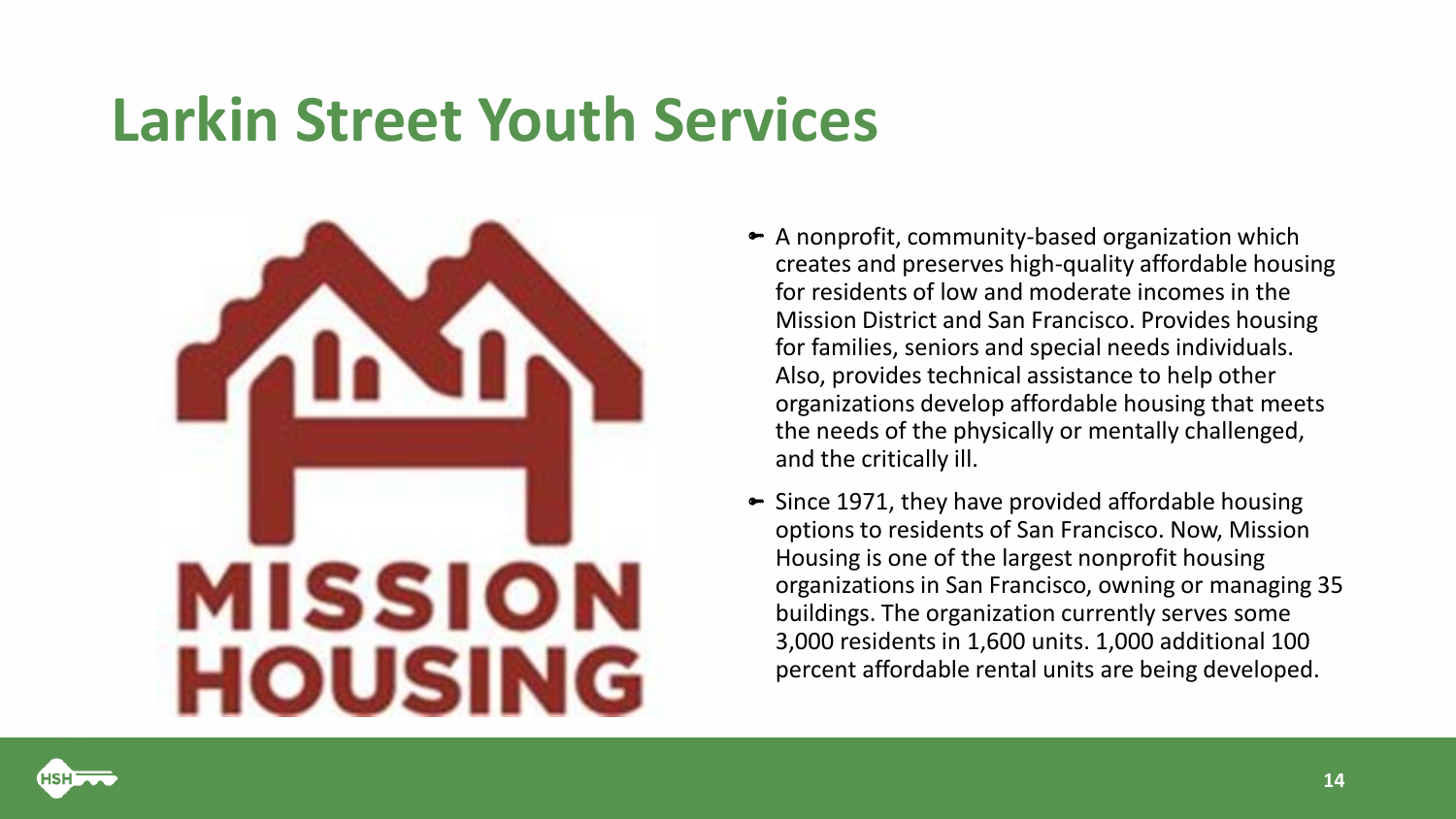### **Operations Timeline**

- Agreements with providers began **May 1, 2022**
- Purchase of property closed **May 16, 2022**
- Original property manager will remain onsite until DSCS takes over on July 1, 2022
- Dolores Street Community Services will be fully onboard and onsite 24/7 on **July 1, 2022**
- Make-ready work on site to get 24 units in the tower building and managers units ready for habitation starting **July 1, 2022.**

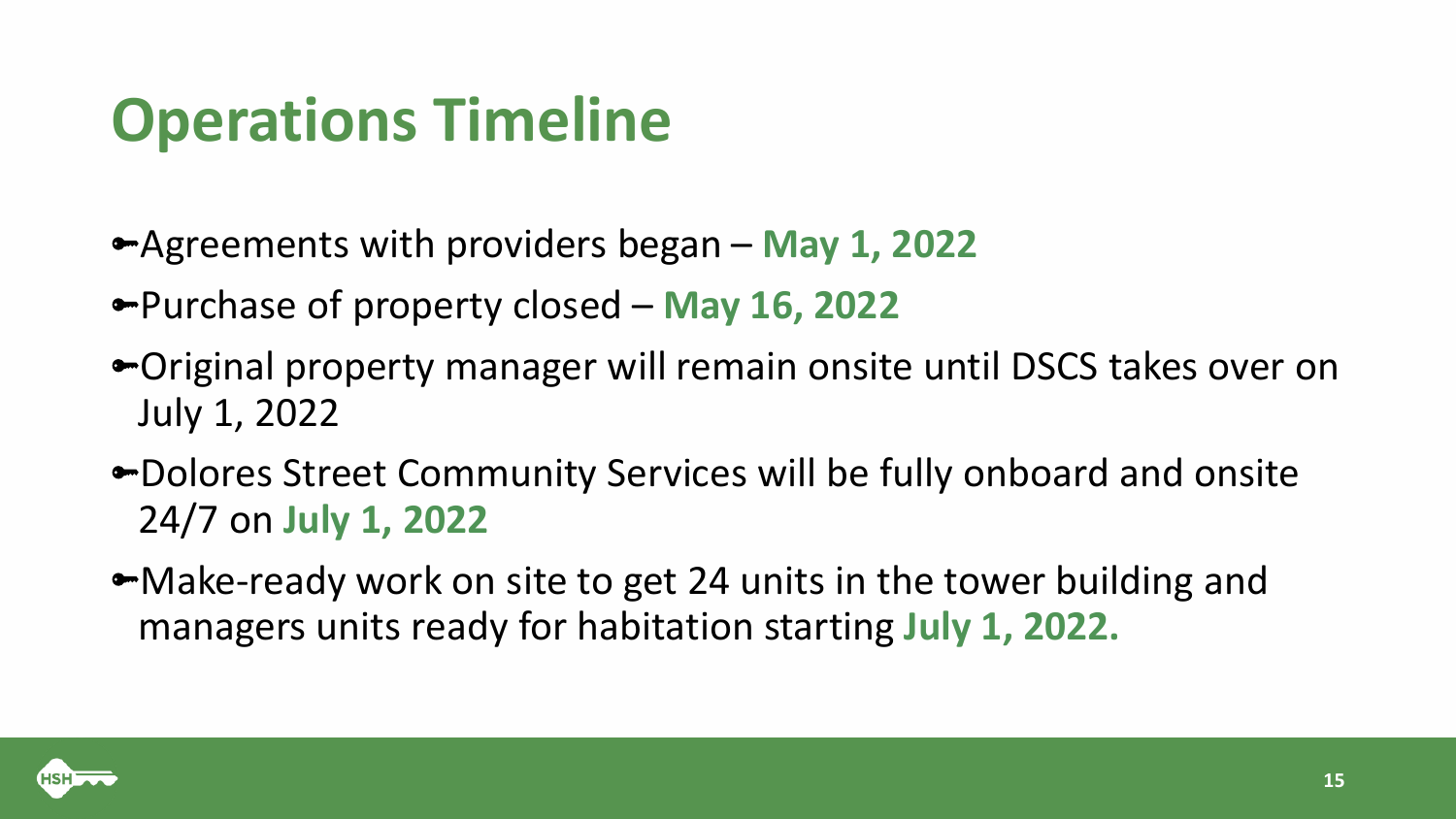### **Operational Timeline**

#### **July 2022 – Winter 2023**

- TAY move into temp supportive housing on site during the construction
- An estimate of 41 units will be used by youth during construction and renovation.
- During this time, occupied rehab work would continue with the goal to make more units available for youth over time.

#### **Summer 2023**

• Once occupied rehab is completed, the site will be ready for permanent residential use

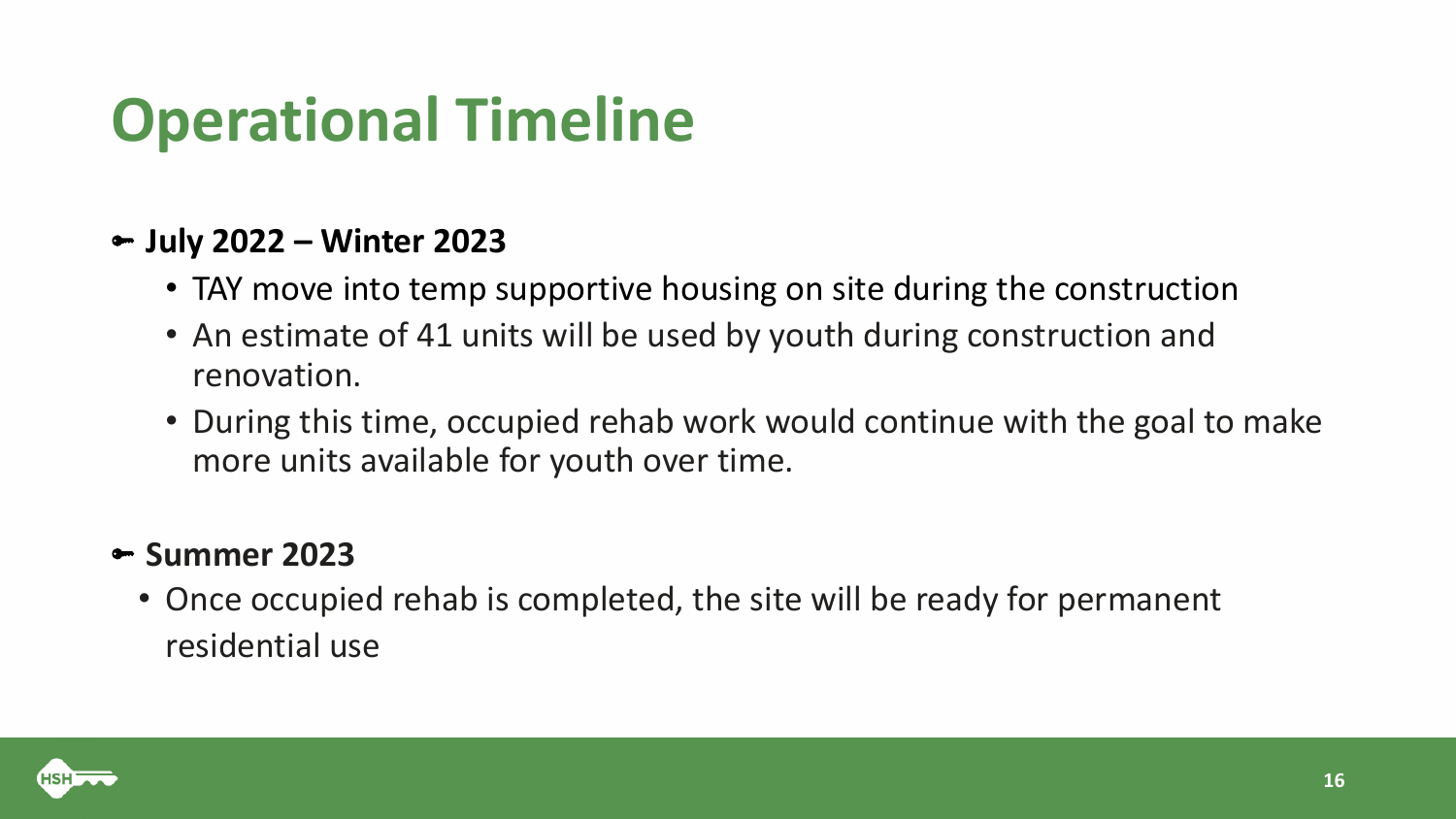### **Q & A**

#### • Here to answer your questions

- Supervisor Ahsha Safai
- Laura Valdez, Dolores Street Community Services
- Sharilyn Adams, Larkin Street Youth Services
- Sam Moss, Mission Housing
- Emily Cohen, Department of Homelessness & Supportive Housing

### **Questions and Discussion**

Raise your hand using the "Raise Hand" feature or type your name into the chat to be included in the question/comment queue.

City staff will call your name and unmute you when it is your turn.

• If you want to give written comment, email: [hshexternalaffairs@sfgov.org](mailto:hshexternalaffairs@sfgov.org)